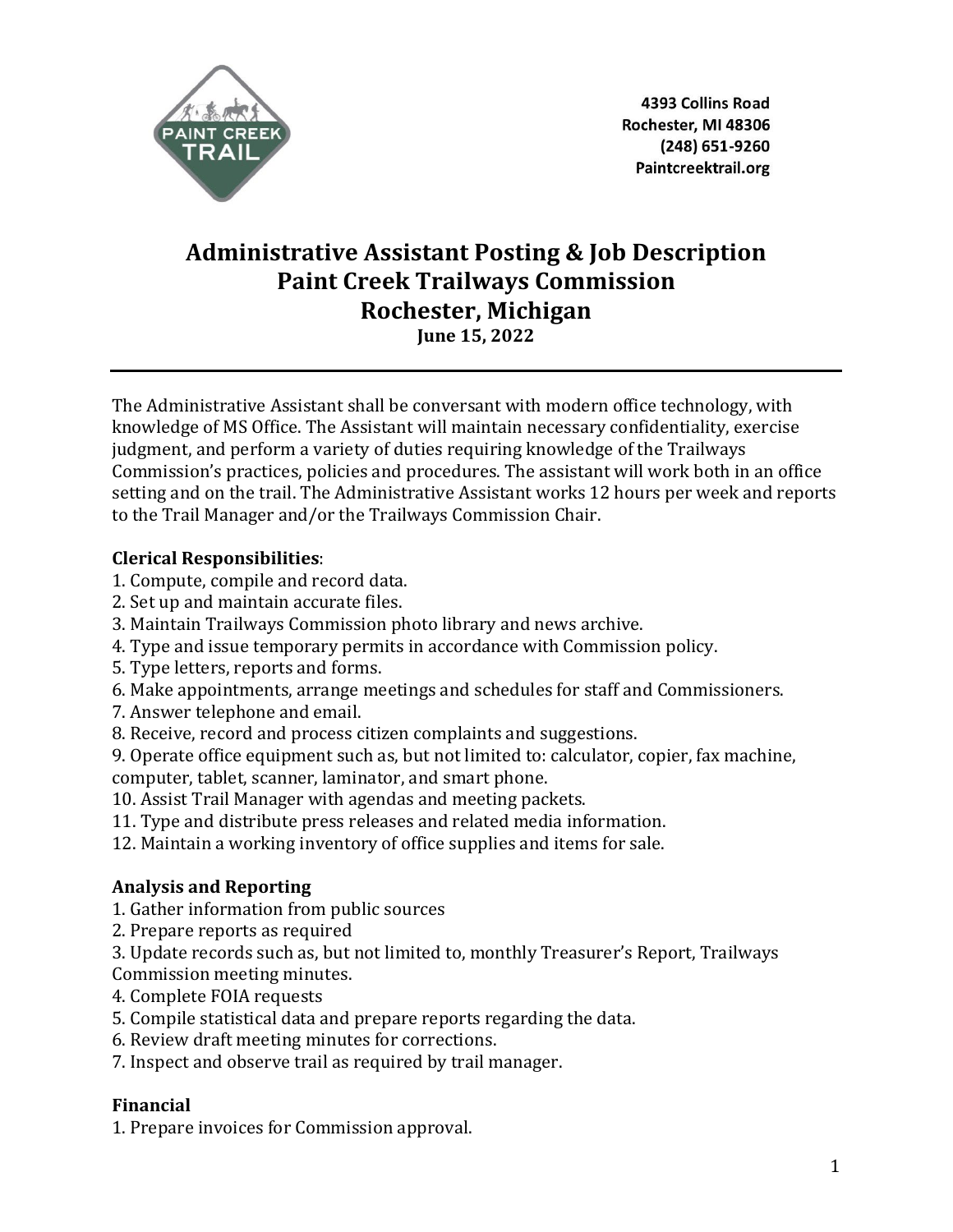- 2. Obtain receipts from vendors.
- 3. Prepare checks for signing.
- 4. Deposit Commission payments.
- 5. Create and update financial records.
- 6. Prepare and compile materials for annual fiscal audit.

## **Publicity/Public Relations**

- 1. Raise awareness of trail in community.
- 2. Update and help maintain Trailways Commission website and social media accounts.
- 3. Coordinate Adopt-a-Trail program.

#### **Events**

- 1. Plan and execute Trailways community events as directed by Commission.
- 2. Attend festivals and community events representing the Trailways Commission.
- 3. Assist in working with Friends group events.
- 4. Apply for event permits.
- 5. Work on event promotion, as directed by Trail Manager.
- 6. Assist in obtaining event sponsorships.

# **Other duties/responsibilities**

1. Perform all Commission related work as directed by Trail Manager and Trailways Commission Chair.

2. Attend monthly Trailways Commission meetings and quarterly Friends of the Paint Creek Trail meetings.

3. Represent Trail Manager at Trailways Commission meetings as required.

# **Required Qualifications and Desired Skills**

- Must be able to work with public;
- Must be able to work both independently and cooperatively;
- Must have good organizational skills;
- Must have excellent communication skills;
- Experience with WordPress and QuickBooks preferred;
- Knowledge of native plants and/or natural landscaping is desirable;
- Must be physically able to work outdoors and on the trail;
- Must be First Aid/CPR certified, or be willing and able to obtain certifications.
- Must own cell phone;
- Must have reliable transportation.

# **Responsibilities in absence of Trail Manager**

The Administrative Assistant must be prepared to perform the duties of the Trail Manager in the Trail Manager's absence. These temporary duties may consist of, but not be limited to:

- Preparing Trailways Commission meeting agendas and packets.
- Conducting inspections of trail and arranging for repairs/maintenance as needed.
- Attending Trailways Commission meetings and committee meetings.
- Assist and give guidance and instruction to bike patroller.

**Pay Range: \$12-\$17 per hour**, depending on experience and qualifications. 12 hours per week. No benefits.